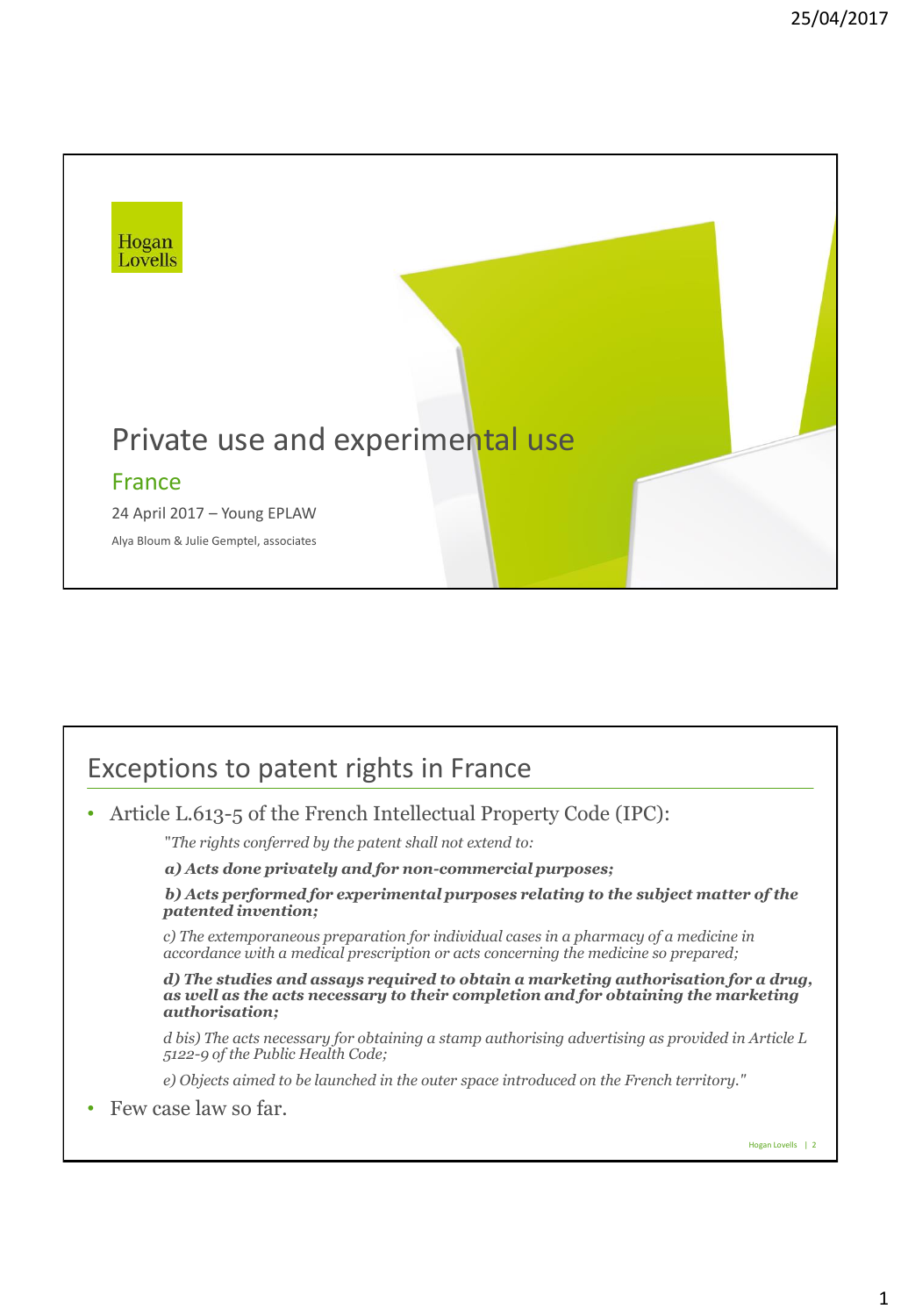

# Research exemption

#### Scope and rationale

• Article L.613-5 b) of the French Intellectual Property Code (IPC): "*The rights conferred by the patent shall not extend to:*

> *b) Acts performed for experimental purposes relating to the subject matter of the patented invention*"

- Research exemption aims at enabling scientific research during patent validity
- Broadly drafted provision:
	- Any and all patents, including pharmaceutical patents
	- Experimental purposes in general, regardless of whether exclusive/immediate purpose?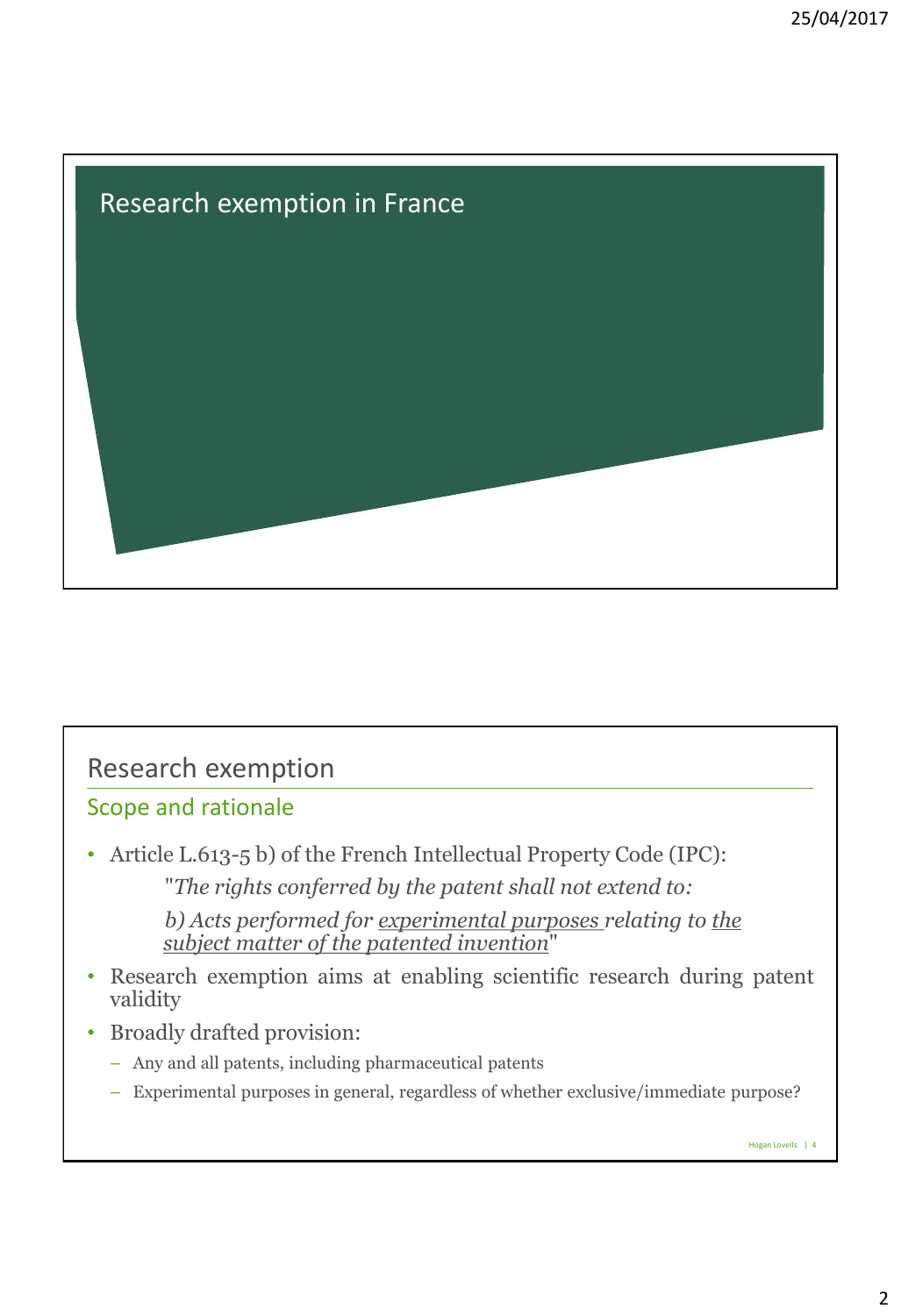### Research exemption

#### Scope

- Court of appeal of Paris, 3.07.2002, Peugeot v. Parienti:
	- This provision "*is to be construed strictly and can only apply to experimental acts aiming to take part to the verification of the technical interest of the invention or to its improvement in order to expand knowledge, but not […] to acts with a commercial purpose*".
	- $\triangleright$  Although the urban vehicle developed by Peugeot remained a mere project, its presentation, widely advertised to the public by national media, obviously exceeded the scope of the experimental use.
- French Supreme Court, 14.05.2013, Heidelberg v. Bobst:
	- $\triangleright$  Delivery and setting up of the machine in the client's premises (invoiced to the client)
	- $\triangleright$  Supposed to perform tests, i.e. experimentation on the machine
	- The acts have to be **exclusively experimental** in order to be exempted.

# Research exemption

### Marketing approval before Bolar exemption

• Acts performed for the purpose of obtaining an MA

### Prohibited at first

Paris Court of Appeal, 27.11.1984, Science Union & Servier v. Corbiere:

- Samples of the drug subject-matter of the MA application were manufactured within the frame of tests necessary to obtain the MA
- During a *saisie-contrefaçon*, the patentee seized samples bearing the label "tests"
- For the Court, the grant of an MA several months before the infringement seizure was performed showed that the manufacture of the litigious products has a commercial purpose.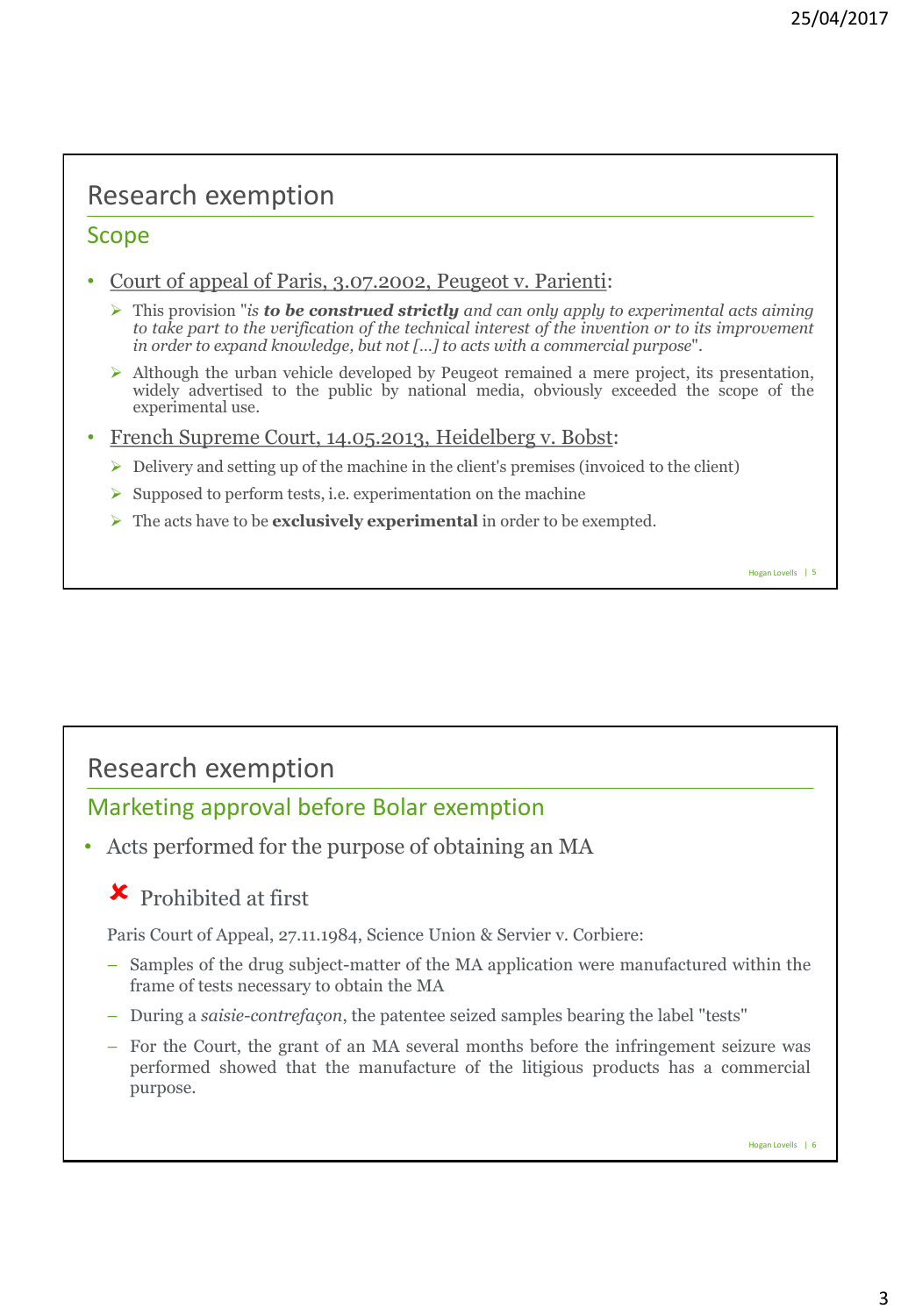### Research exemption

### Marketing approval before Bolar exemption

#### $\checkmark$  Then exempted

- The manufacture of batches within the frame of an MA application is <u>not</u> an act of infringement as the MA itself is not an infringing act (Paris Court of First Instance, 12.10.2001, Sciences Union and Laboratoires Servier v. AJC Pharma and 25.01.2002, Science Union et Laboratoires Servier v. Laboratoires Biophelia)
- Tests to develop of a new process for encapsulating acyclovir in order to reduce the amount of drug administered:
	- "These tests, assuming they turn out to be positive, do not go beyond, **in their very nature**, whatever the objective pursued, notably the **future marketing**, the experimental nature and **are a prerequisite to an MA**, wh
	- "Bioequivalence tests consisting in comparing the features of the tested product with the reference product were<br>necessary for the MA to be granted so that they cannot be considered as carried out for industrial and<br>comm
- First applications of the "Bolar exemption" by the Courts in France
- This was only case law  $\rightarrow$  need of a legal framework.

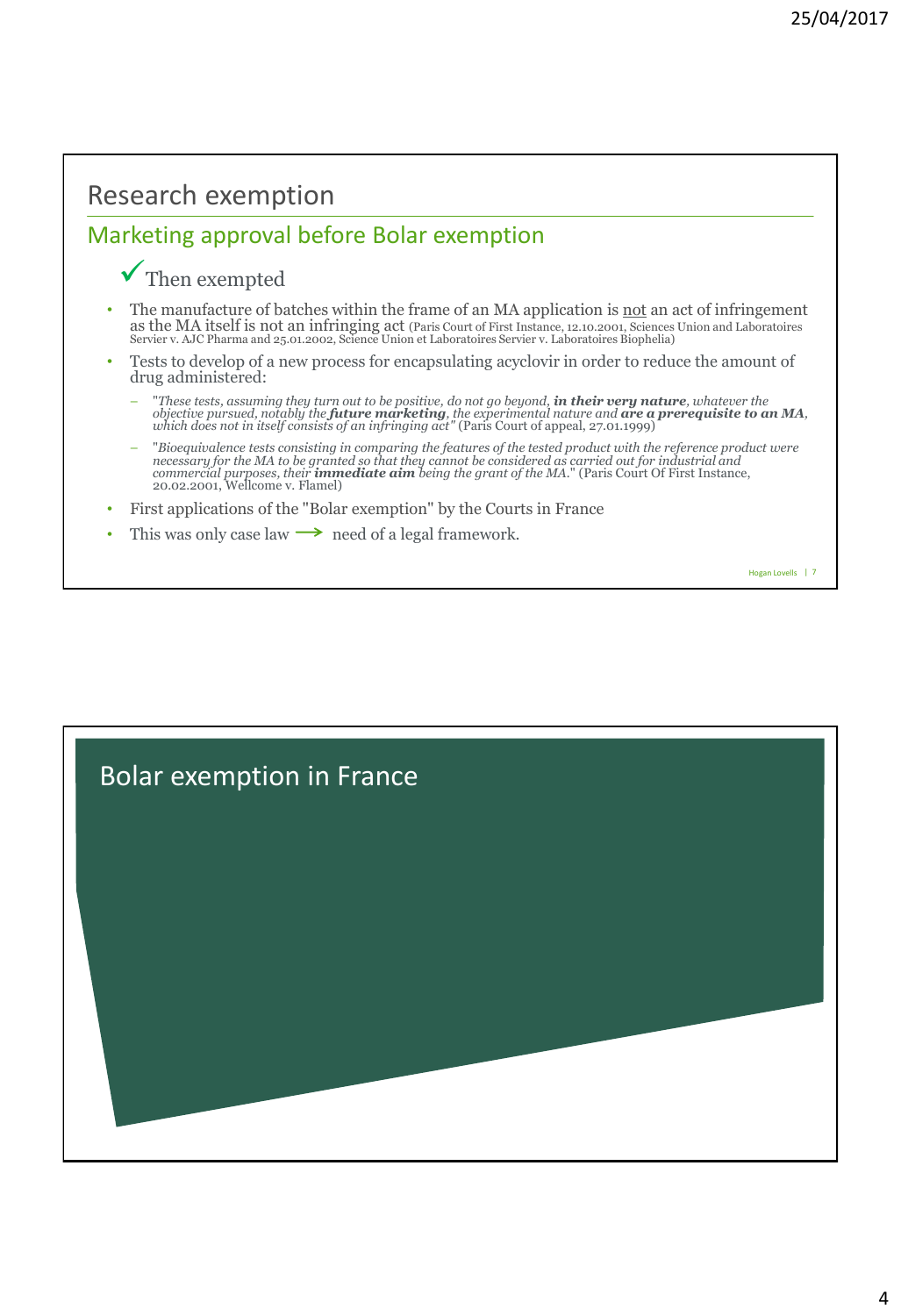### Introduction of the Bolar exemption

- Introduced by EU directives 2004/28 EC and 2004/27 EC
- Art 10(6) 2001/83 EC (as amended by 2004/27 EC):

*"Conducting the necessary studies, tests and trials with a view to the application of paragraphs 1, 2, 3 and 4 and the consequential practical requirements shall not be regarded as contrary to patent-related rights or to supplementary-protection certificates for medicinal products."*

- The scope of the exemption within the Directive is **narrow**, as it requires both:
	- Acts to gain regulatory approval for GENERIC medicinal products are exempt from patent infringement
	- Acts must be for marketing authorisation WITHIN EUROPE (excludes countries outside the EU)

```
Hogan Lovells | 9
```
## Bolar exemption - Inconsistent implementation

- Some countries **strictly** implemented the directive, i.e. adopted an exemption covering acts performed with a view to obtaining an MA within the **European Union** and for a **generic drug,**
- Some countries implemented the directive **broadly, i.e.** adopted an exemption covering:
	- Acts performed to obtain an MA for ANY medicinal products,
	- MA granted ANYWHERE (including countries outside the EU)
- FRANCE: Article L.613-5 of the French Intellectual Property Code (Act of 26 February 2007):

"*The rights conferred by the patent shall not extend to:*

*d) The studies and assays required to obtain a marketing authorisation for a drug, as well as the acts necessary to their completion and fro obtaining the marketing authorisation"*

#### **Broad implementation of the Directive**

 $\triangleright$  Incentive to perform research in France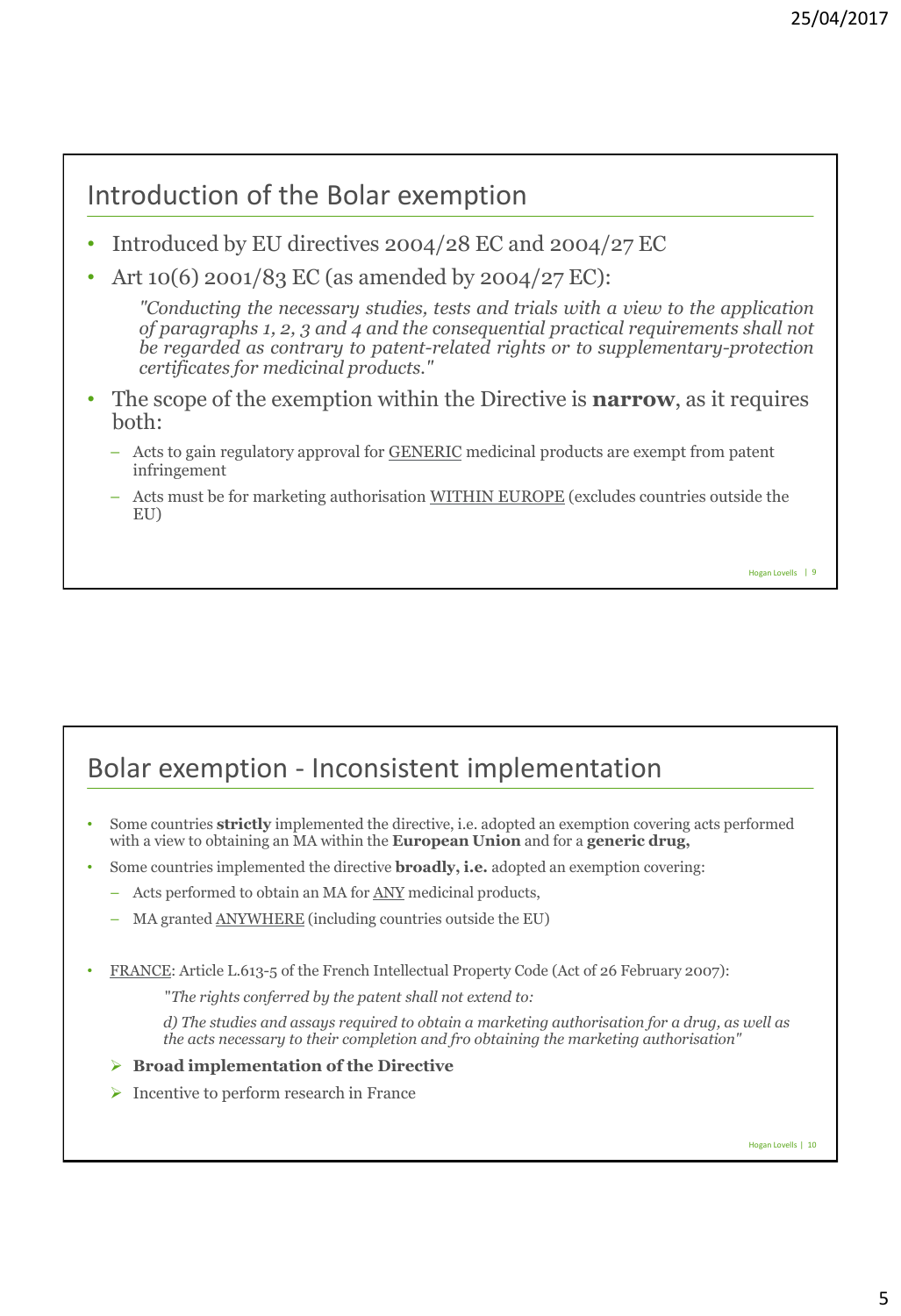

#### Paris Court of first instance, "Keytruda" preliminary injunction, 15 March 2016 Does it apply to early access? *Ono Pharma & BMS / Merck*

- Early access refers to the exceptional use for patients with **serious or rare diseases**  of a new drug which has no MA and which is outside of a clinical trial
- Allowed by the French Drug Safety Agency for either one specific individual or for a group of persons
- The Presiding judge decided that:
	- o The acts as permitted in the Bolar exemption concern not only studies and clinical trial necessary for the obtention of a MA but also the acts which are necessary for the making and obtention of said MA; **the list is not limitative.**
	- o The provision of a drug before MA and in the course of **early access** shall be considered as falling within the scope of the Bolar exemption.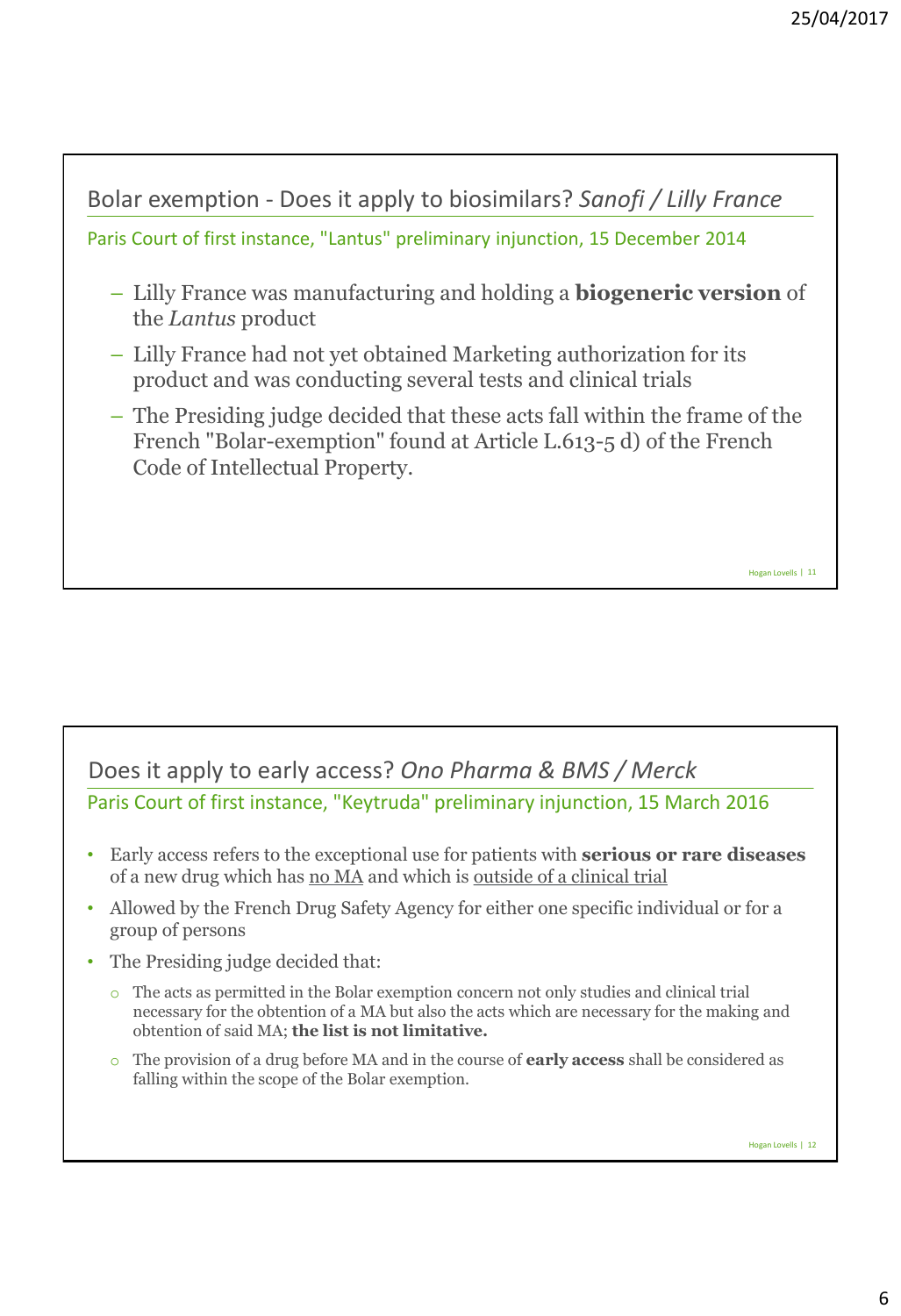

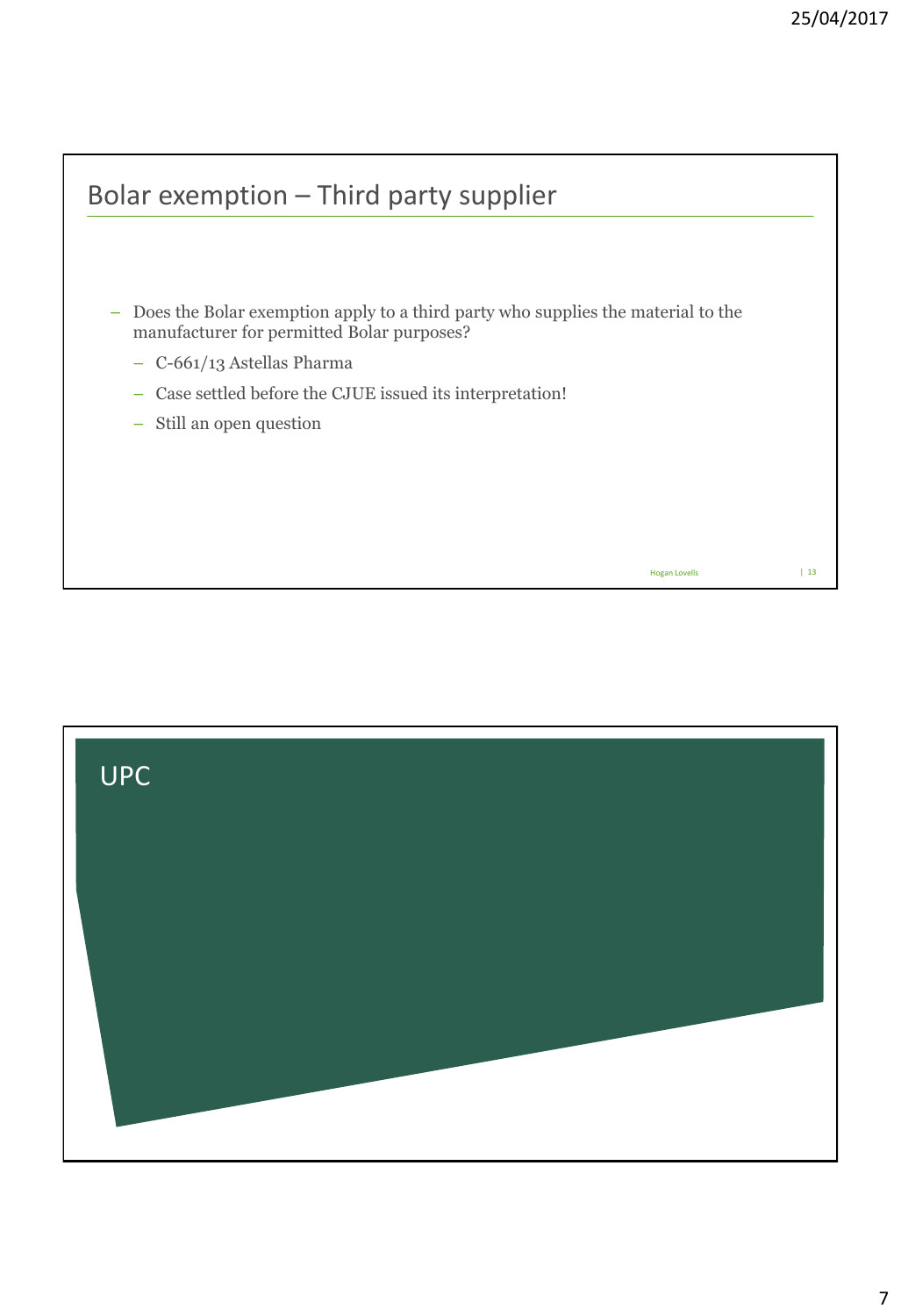# Provision of UPC

• *Article 27 - Limitations of the effects of a patent* 

"*The rights conferred by a patent shall not extend to any of the following: …* 

*(b) acts done for experimental purposes relating to the subject matter of the patented invention; (…)*

*(d) the acts allowed pursuant to Article 13(6) of Directive 2001/82/EC or Article 10(6) of Directive 2001/83/EC in respect of any patent covering the product within the meaning of either of those Directives; (…)"*

- Narrow version of the Bolar exemption:
	- Mere reference to the provisions of Directives 2001/82/EC and 2001/83/EC
	- But the Directives were just a minimum for Member States!
	- Only for **generic drug** and for MA within the **EU market.**

Scope of the exemption

- Article 27 UPC is applicable to:
	- Unitary patents;
	- European patents litigated before UPC.
- Not applicable to national patents;
- What about:
	- European patents which have been **opted-out** (i.e. excluded from the exclusive competence of the UPC);
	- European patents during the **transitional period** (without opt-out) litigated before national courts.
	- $\triangleright$  According to the Interpretative note of the UPC preparatory committee dated 29 January 2014, national courts shall apply their **national law** and not UPC provisions in both cases.
	- What would national Courts do?

Hogan Lovells | 16